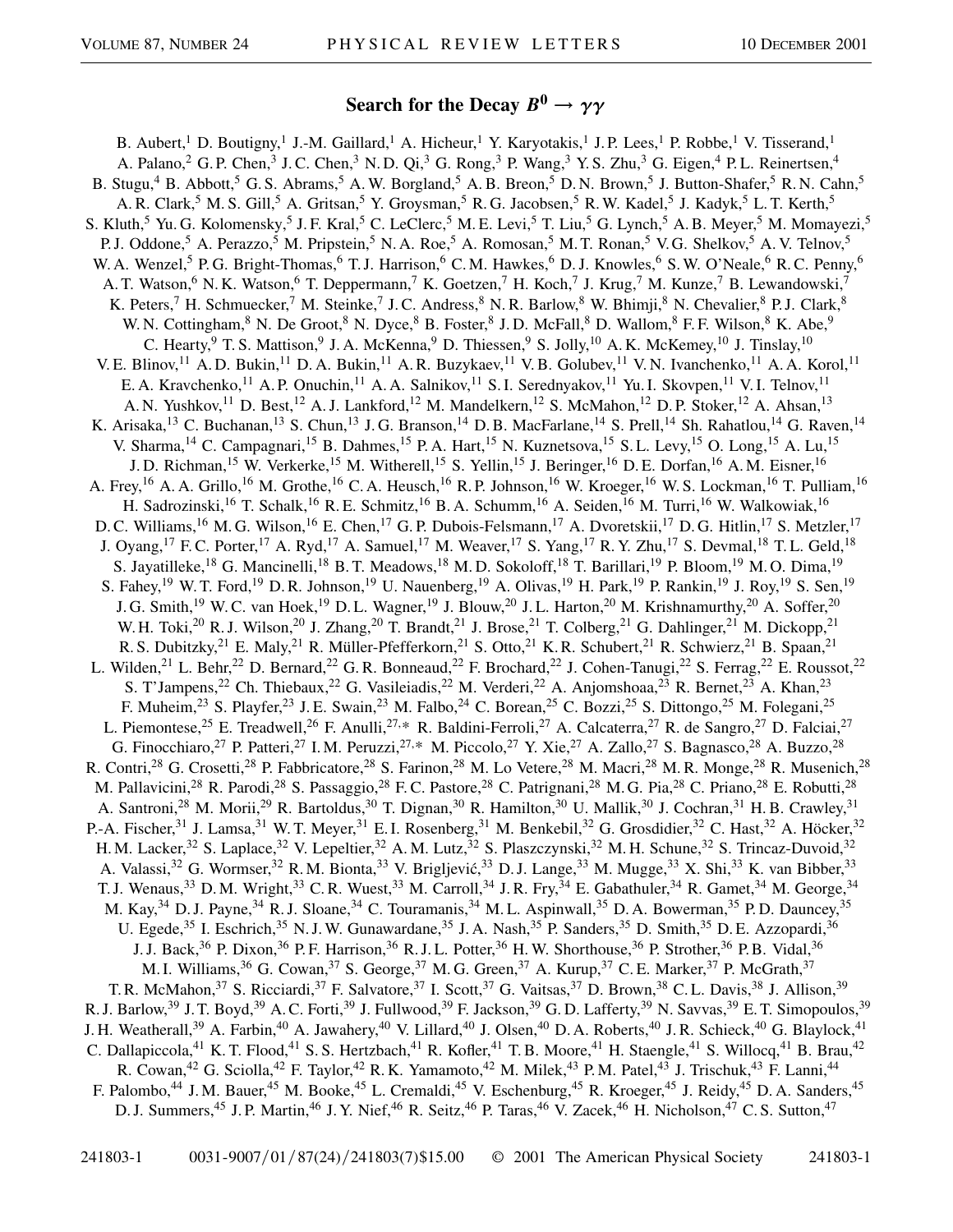C. Cartaro,<sup>48</sup> N. Cavallo,<sup>48,†</sup> G. De Nardo,<sup>48</sup> F. Fabozzi,<sup>48</sup> C. Gatto,<sup>48</sup> L. Lista,<sup>48</sup> P. Paolucci,<sup>48</sup> D. Piccolo,<sup>48</sup> C. Sciacca,<sup>48</sup> J.M. LoSecco,<sup>49</sup> J.R.G. Alsmiller,<sup>50</sup> T.A. Gabriel,<sup>50</sup> T. Handler,<sup>50</sup> J. Brau,<sup>51</sup> R. Frey,<sup>51</sup> M. Iwasaki,<sup>51</sup> N. B. Sinev,<sup>51</sup> D. Strom,<sup>51</sup> F. Colecchia,<sup>52</sup> F. Dal Corso,<sup>52</sup> A. Dorigo,<sup>52</sup> F. Galeazzi,<sup>52</sup> M. Margoni,<sup>52</sup> G. Michelon,<sup>52</sup> M. Morandin,<sup>52</sup> M. Posocco,<sup>52</sup> M. Rotondo,<sup>52</sup> F. Simonetto,<sup>52</sup> R. Stroili,<sup>52</sup> E. Torassa,<sup>52</sup> C. Voci,<sup>52</sup> M. Benayoun,<sup>53</sup> H. Briand,<sup>53</sup> J. Chauveau,<sup>53</sup> P. David,<sup>53</sup> Ch. de la Vaissière,<sup>53</sup> L. Del Buono,<sup>53</sup> O. Hamon,<sup>53</sup> F. Le Diberder,<sup>53</sup> Ph. Leruste,<sup>53</sup> J. Lory,<sup>53</sup> L. Roos,<sup>53</sup> J. Stark,<sup>53</sup> S. Versillé,<sup>53</sup> P.F. Manfredi,<sup>54</sup> V. Re,<sup>54</sup> V. Speziali,<sup>54</sup> E.D. Frank,<sup>55</sup> L. Gladney,<sup>55</sup> Q. H. Guo,<sup>55</sup> J. H. Panetta,<sup>55</sup> C. Angelini,<sup>56</sup> G. Batignani,<sup>56</sup> S. Bettarini,<sup>56</sup> M. Bondioli,<sup>56</sup> M. Carpinelli,<sup>56</sup> F. Forti,<sup>56</sup> M. A. Giorgi,<sup>56</sup> A. Lusiani,<sup>56</sup> F. Martinez-Vidal,<sup>56</sup> M. Morganti,<sup>56</sup> N. Neri,<sup>56</sup> E. Paoloni,<sup>56</sup> M. Rama,<sup>56</sup> G. Rizzo,<sup>56</sup> F. Sandrelli,<sup>56</sup> G. Simi,<sup>56</sup> G. Triggiani,<sup>56</sup> J. Walsh,<sup>56</sup> M. Haire,<sup>57</sup> D. Judd,<sup>57</sup> K. Paick,<sup>57</sup> L. Turnbull,<sup>57</sup> D. E. Wagoner,<sup>57</sup> J. Albert,<sup>58</sup> C. Bula,<sup>58</sup> P. Elmer,<sup>58</sup> C. Lu,<sup>58</sup> K. T. McDonald,<sup>58</sup> V. Miftakov,<sup>58</sup> S. F. Schaffner,<sup>58</sup> A. J. S. Smith,<sup>58</sup> A. Tumanov,<sup>58</sup> E. W. Varnes,<sup>58</sup> G. Cavoto,<sup>59</sup> D. del Re,<sup>59</sup> R. Faccini,<sup>14,59</sup> F. Ferrarotto,<sup>59</sup> F. Ferroni,<sup>59</sup> K. Fratini,<sup>59</sup> E. Lamanna,<sup>59</sup> E. Leonardi,<sup>59</sup> M. A. Mazzoni,<sup>59</sup> S. Morganti,<sup>59</sup> G. Piredda,<sup>59</sup> F. Safai Tehrani,<sup>59</sup> M. Serra,<sup>59</sup> C. Voena,<sup>59</sup> S. Christ,<sup>60</sup> R. Waldi,<sup>60</sup> T. Adye,<sup>61</sup> B. Franek,<sup>61</sup> N. I. Geddes,<sup>61</sup> G. P. Gopal,<sup>61</sup> S. M. Xella,<sup>61</sup> R. Aleksan,<sup>62</sup> G. De Domenico,<sup>62</sup> S. Emery,<sup>62</sup> A. Gaidot,<sup>62</sup> S. F. Ganzhur,<sup>62</sup> P.-F. Giraud,<sup>62</sup> G. Hamel de Monchenault,<sup>62</sup> W. Kozanecki,<sup>62</sup> M. Langer,<sup>62</sup> G. W. London,<sup>62</sup> B. Mayer,<sup>62</sup> B. Serfass,<sup>62</sup> G. Vasseur,<sup>62</sup> Ch. Yèche,<sup>62</sup> M. Zito,<sup>62</sup> N. Copty,<sup>63</sup> M. V. Purohit,<sup>63</sup> H. Singh,<sup>63</sup> F. X. Yumiceva,<sup>63</sup> I. Adam,<sup>64</sup> P. L. Anthony,<sup>64</sup> D. Aston,<sup>64</sup> K. Baird,<sup>64</sup> E. Bloom, <sup>64</sup> A.M. Boyarski, <sup>64</sup> F. Bulos, <sup>64</sup> G. Calderini, <sup>64</sup> R. Claus, <sup>64</sup> M.R. Convery, <sup>64</sup> D.P. Coupal, <sup>64</sup> D.H. Coward, <sup>64</sup> J. Dorfan,<sup>64</sup> M. Doser,<sup>64</sup> W. Dunwoodie,<sup>64</sup> R. C. Field,<sup>64</sup> T. Glanzman,<sup>64</sup> G. L. Godfrey,<sup>64</sup> S. J. Gowdy,<sup>64</sup> P. Grosso,<sup>64</sup> T. Himel,<sup>64</sup> M. E. Huffer,<sup>64</sup> W. R. Innes,<sup>64</sup> C. P. Jessop,<sup>64</sup> M. H. Kelsey,<sup>64</sup> P. Kim,<sup>64</sup> M. L. Kocian,<sup>64</sup> U. Langenegger,<sup>64</sup> D. W. G. S. Leith,<sup>64</sup> S. Luitz,<sup>64</sup> V. Luth,<sup>64</sup> H. L. Lynch,<sup>64</sup> H. Marsiske,<sup>64</sup> S. Menke,<sup>64</sup> R. Messner,<sup>64</sup> K. C. Moffeit,<sup>64</sup> R. Mount, <sup>64</sup> D. R. Muller, <sup>64</sup> C. P. O'Grady, <sup>64</sup> M. Perl, <sup>64</sup> S. Petrak, <sup>64</sup> H. Quinn, <sup>64</sup> B. N. Ratcliff, <sup>64</sup> S. H. Robertson, <sup>64</sup> L. S. Rochester,<sup>64</sup> A. Roodman,<sup>64</sup> T. Schietinger,<sup>64</sup> R. H. Schindler,<sup>64</sup> J. Schwiening,<sup>64</sup> V. V. Serbo,<sup>64</sup> A. Snyder,<sup>64</sup> A. Soha,<sup>64</sup> S. M. Spanier,<sup>64</sup> J. Stelzer,<sup>64</sup> D. Su,<sup>64</sup> M. K. Sullivan,<sup>64</sup> H. A. Tanaka,<sup>64</sup> J. Va'vra,<sup>64</sup> S. R. Wagner,<sup>64</sup> A. J. R. Weinstein,<sup>64</sup> W. J. Wisniewski,<sup>64</sup> D. H. Wright,<sup>64</sup> C. C. Young,<sup>64</sup> P. R. Burchat,<sup>65</sup> C. H. Cheng,<sup>65</sup> D. Kirkby,<sup>65</sup> T. I. Meyer,<sup>65</sup> C. Roat,<sup>65</sup> A. De Silva,<sup>66</sup> R. Henderson,<sup>66</sup> W. Bugg,<sup>67</sup> H. Cohn,<sup>67</sup> A. W. Weidemann,<sup>67</sup> J. M. Izen,<sup>68</sup> I. Kitayama,<sup>68</sup> X. C. Lou,<sup>68</sup> M. Turcotte,<sup>68</sup> F. Bianchi,<sup>69</sup> M. Bona,<sup>69</sup> B. Di Girolamo,<sup>69</sup> D. Gamba,<sup>69</sup> A. Smol,<sup>69</sup> D. Zanin,<sup>69</sup> L. Bosisio,<sup>70</sup> G. Della Ricca,<sup>70</sup> L. Lanceri,<sup>70</sup> A. Pompili,<sup>70</sup> P. Poropat,<sup>70</sup> G. Vuagnin,<sup>70</sup> R. S. Panvini,<sup>71</sup> C. M. Brown,<sup>72</sup> R. Kowalewski,<sup>72</sup> J. M. Roney,<sup>72</sup> H. R. Band,<sup>73</sup> E. Charles,<sup>73</sup> S. Dasu,<sup>73</sup> F. Di Lodovico,<sup>73</sup> A. M. Eichenbaum,<sup>73</sup> H. Hu,<sup>73</sup> J. R. Johnson,<sup>73</sup> R. Liu,<sup>73</sup> J. Nielsen,<sup>73</sup> Y. Pan,<sup>73</sup> R. Prepost,<sup>73</sup> I. J. Scott,<sup>73</sup> S. J. Sekula,<sup>73</sup>

J. H. von Wimmersperg-Toeller,<sup>73</sup> S. L. Wu,<sup>73</sup> Z. Yu,<sup>73</sup> H. Zobernig,<sup>73</sup> T. M. B. Kordich,<sup>74</sup> and H. Neal<sup>74</sup>

(*BABAR* Collaboration)

<sup>1</sup>*Laboratoire de Physique des Particules, F-74941 Annecy-le-Vieux, France*

<sup>2</sup>*Università di Bari, Dipartimento di Fisica and INFN, I-70126 Bari, Italy*

<sup>3</sup>*Institute of High Energy Physics, Beijing 100039, China*

<sup>4</sup>*University of Bergen, Institute of Physics, N-5007 Bergen, Norway*

<sup>5</sup>*Lawrence Berkeley National Laboratory and University of California, Berkeley, California 94720*

<sup>6</sup>*University of Birmingham, Birmingham, B15 2TT, United Kingdom*

<sup>7</sup>*Ruhr Universität Bochum, Institut für Experimentalphysik 1, D-44780 Bochum, Germany*

<sup>8</sup>*University of Bristol, Bristol BS8 1TL, United Kingdom*

<sup>9</sup>*University of British Columbia, Vancouver, British Columbia, Canada V6T 1Z1*

<sup>10</sup>*Brunel University, Uxbridge, Middlesex UB8 3PH, United Kingdom*

<sup>11</sup>*Budker Institute of Nuclear Physics, Novosibirsk 630090, Russia*

<sup>12</sup>*University of California at Irvine, Irvine, California 92697*

<sup>13</sup>*University of California at Los Angeles, Los Angeles, California 90024*

<sup>14</sup>*University of California at San Diego, La Jolla, California 92093*

<sup>15</sup>*University of California at Santa Barbara, Santa Barbara, California 93106*

<sup>16</sup>*University of California at Santa Cruz, Institute for Particle Physics, Santa Cruz, California 95064*

<sup>17</sup>*California Institute of Technology, Pasadena, California 91125*

<sup>18</sup>*University of Cincinnati, Cincinnati, Ohio 45221*

<sup>19</sup>*University of Colorado, Boulder, Colorado 80309*

<sup>20</sup>*Colorado State University, Fort Collins, Colorado 80523*

<sup>21</sup>*Technische Universität Dresden, Institut für Kern und Teilchenphysik, D-01062 Dresden, Germany*

<sup>22</sup>*Ecole Polytechnique, F-91128 Palaiseau, France*

<sup>23</sup>*University of Edinburgh, Edinburgh EH9 3JZ, United Kingdom*

<sup>24</sup>*Elon University, Elon University, North Carolina 27244-2010*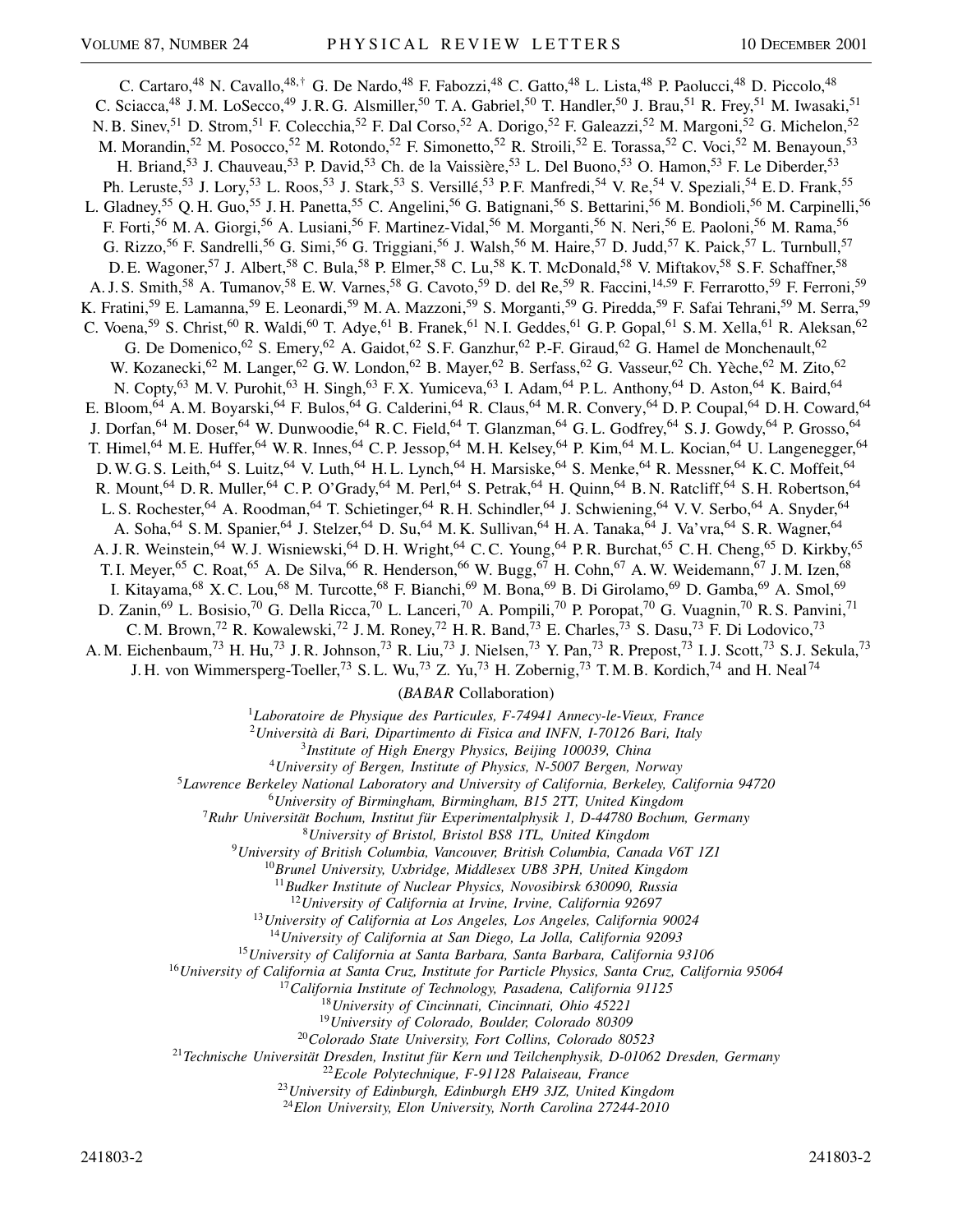*Università di Ferrara, Dipartimento di Fisica and INFN, I-44100 Ferrara, Italy Florida A&M University, Tallahassee, Florida 32307 Laboratori Nazionali di Frascati dell'INFN, I-00044 Frascati, Italy Università di Genova, Dipartimento di Fisica and INFN, I-16146 Genova, Italy Harvard University, Cambridge, Massachusetts 02138 University of Iowa, Iowa City, Iowa 52242 Iowa State University, Ames, Iowa 50011-3160 Laboratoire de l'Accélérateur Linéaire, F-91898 Orsay, France Lawrence Livermore National Laboratory, Livermore, California 94550 University of Liverpool, Liverpool L69 3BX, United Kingdom University of London, Imperial College, London SW7 2BW, United Kingdom Queen Mary, University of London, E1 4NS, United Kingdom University of London, Royal Holloway and Bedford New College, Egham, Surrey TW20 0EX, United Kingdom University of Louisville, Louisville, Kentucky 40292 University of Manchester, Manchester M13 9PL, United Kingdom University of Maryland, College Park, Maryland 20742 University of Massachusetts, Amherst, Massachusetts 01003 Laboratory for Nuclear Science, Massachusetts Institute of Technology, Cambridge, Massachusetts 02139 McGill University, Montréal, Quebec, Canada H3A 2T8 Università di Milano, Dipartimento di Fisica and INFN, I-20133 Milano, Italy University of Mississippi, University, Mississippi 38677 Université de Montréal, Laboratoire René J. A. Lévesque, Montréal, Quebec, Canada H3C 3J7 Mount Holyoke College, South Hadley, Massachusetts 01075 Università di Napoli Federico II, Dipartimento di Scienze Fisiche and INFN, I-80126 Napoli, Italy University of Notre Dame, Notre Dame, Indiana 46556 Oak Ridge National Laboratory, Oak Ridge, Tennessee 37831 University of Oregon, Eugene, Oregon 97403 Università di Padova, Dipartimento di Fisica and INFN, I-35131 Padova, Italy Universités Paris VI et VII, LPNHE, F-75252 Paris, France Università di Pavia, Dipartimento di Elettronica and INFN, I-27100 Pavia, Italy University of Pennsylvania, Philadelphia, Pennsylvania 19104 Università di Pisa, Scuola Normale Superiore and INFN, I-56010 Pisa, Italy Prairie View A&M University, Prairie View, Texas 77446 Princeton University, Princeton, New Jersey 08544 Università di Roma La Sapienza, Dipartimento di Fisica and INFN, I-00185 Roma, Italy Universität Rostock, D-18051 Rostock, Germany Rutherford Appleton Laboratory, Chilton, Didcot, Oxon OX11 0QX, United Kingdom DAPNIA, Commissariat à l'Energie Atomique/Saclay, F-91191 Gif-sur-Yvette, France University of South Carolina, Columbia, South Carolina 29208 Stanford Linear Accelerator Center, Stanford, California 94309 Stanford University, Stanford, California 94305-4060 TRIUMF, Vancouver, British Columbia, Canada V6T 2A3 University of Tennessee, Knoxville, Tennessee 37996 University of Texas at Dallas, Richardson, Texas 75083 Università di Torino, Dipartimento di Fisica Sperimentale and INFN, I-10125 Torino, Italy Università di Trieste, Dipartimento di Fisica and INFN, I-34127 Trieste, Italy Vanderbilt University, Nashville, Tennessee 37235 University of Victoria, Victoria, British Columbia, Canada V8W 3P6 University of Wisconsin, Madison, Wisconsin 53706 Yale University, New Haven, Connecticut 06511* (Received 24 July 2001; published 27 November 2001) We present a limit on the branching fraction for the decay  $B^0 \to \gamma \gamma$  using data collected at the  $Y(4S)$  resonance with the *BABAR* detector at the PEP-II asymmetric energy  $e^+e^-$  collider. Based on the observation of one event in the signal region, out of a sample of 21.3  $\times$  10<sup>6</sup>  $e^+e^- \rightarrow$   $\Upsilon(4S) \rightarrow$   $B\overline{B}$ decays, we establish an upper limit on the branching fraction of  $\mathcal{B}(B^0 \to \gamma \gamma) < 1.7 \times 10^{-6}$  at the 90%

confidence level. This result substantially improves upon existing limits.

DOI: 10.1103/PhysRevLett.87.241803 PACS numbers: 13.40.Hq, 13.20.He

In the standard model the decay  $B^0 \rightarrow \gamma \gamma$  proceeds via a second order weak transition, including gluonic pen-

guins, followed by annihilation (Fig. 1). Standard model predictions for the branching fraction of these effective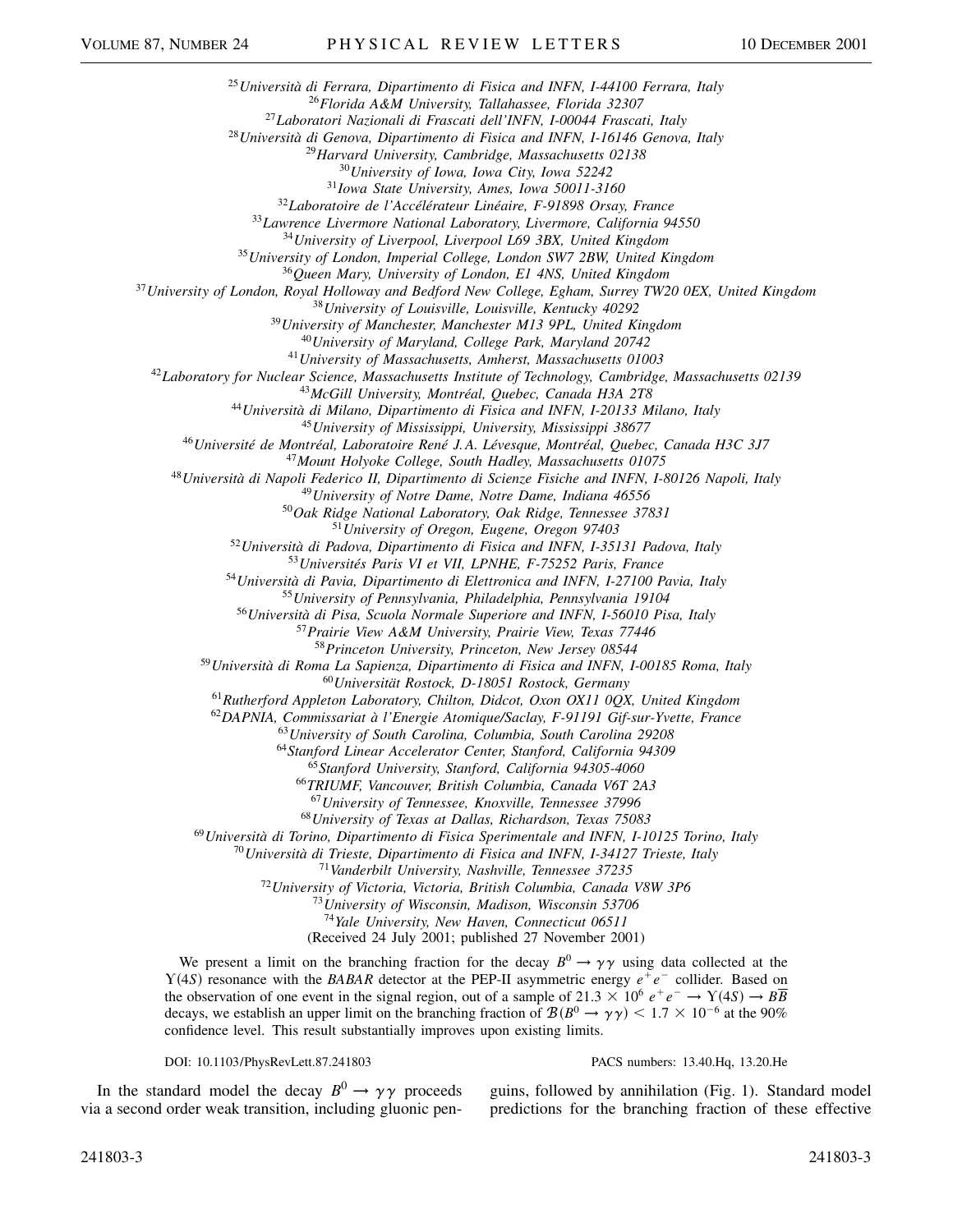

FIG. 1. Examples of possible diagrams responsible for the decay  $B^0 \rightarrow \gamma \gamma$ . In these diagrams  $q = u$ , c, or t, and H is a hypothetical charged non-standard-model Higgs boson.

flavor-changing weak neutral current processes range from 0.1 to 2.3  $\times$  10<sup>-8</sup> [1].

Physics beyond the standard model can enhance this branching fraction by as much as 2 orders of magnitude, particularly in the case of two-Higgs models [2]. Other particles from the supersymmetric spectrum can further modify the standard model expectation [1]. The current best limit on the branching fraction for  $B^0 \to \gamma \gamma$ , from the L3 experiment [3] at the CERN LEP collider, is  $\mathcal{B}(B^0 \rightarrow$  $(\gamma \gamma)$  < 3.9 × 10<sup>-5</sup> (90% confidence level).

In this Letter we present an analysis based on data taken with the *BABAR* detector [4], which operates at the PEP-II asymmetric-energy  $e^+e^-$  collider at the Stanford Linear Accelerator Center [5]. The sample consists of 19.4 fb<sup>-1</sup> taken at the  $Y(4S)$  resonance, corresponding to  $21.3 \times 10^6$   $e^+e^- \rightarrow Y(4S) \rightarrow B\overline{B}$  events. An additional sample of 2.2 fb<sup>-1</sup> accumulated 40 MeV below the  $Y(4S)$ resonance is used to estimate non-*BB* background.

Charge conjugation invariance is assumed for all channels quoted in this paper, and the charge conjugate reactions are included in the analysis. Quantities evaluated in the  $Y(4S)$  rest frame are denoted by an asterisk, e.g.,  $E_b^*$ is the energy of the  $e^+$  and  $e^-$  beams in the  $Y(4S)$  rest frame.

The *BABAR* detector, a general purpose solenoidal magnetic spectrometer, is described in detail elsewhere [4]. A silicon vertex detector and a cylindrical drift chamber in a 1.5-T solenoidal magnetic field are used to measure momenta and ionization energy loss of charged particles. Electrons and photons are identified by a CsI electromagnetic calorimeter (EMC).

This analysis exploits in particular the information provided by the EMC consisting of 6580 CsI crystals, covering 90% of  $4\pi$  in the Y(4S) rest frame. The energy resolution has been measured directly with a radioactive source at low energy and with electrons from Bhabha scattering at high energy. The mass resolution of  $\pi^0$ and  $\eta$  candidates in which the two photons in the decay have approximately equal energy can be used to infer the energy resolution at an energy less than 1 GeV; the decay  $\chi_{c1} \rightarrow J/\psi \gamma$  provides an additional measurement at 500 MeV. A fit to the energy dependence results in<br> $=$   $(F - (2.3 + 0.2)\alpha/4 \sqrt{F/GN} \approx (1.0 + 0.1)\alpha/14$  $\sigma_E/E = (2.3 \pm 0.3)\%/^4 \sqrt{E/\text{GeV}} \oplus (1.9 \pm 0.1)\%$  [4].

Energy deposits in the EMC are reconstructed by grouping adjacent crystals with energy deposits greater than 1 MeV into *clusters.* Clusters with more than one local

energy maximum are then split into *bumps.* The energy of each crystal is divided among the bumps by an iterative adjustment of the centers and energies of the bumps assuming electromagnetic shower shapes [4]. Next, all tracks reconstructed in the tracking volume are extrapolated to the EMC entrance and a track-bump matching probability is calculated for each pair.

All bumps with a matching probability smaller than  $10^{-6}$  are treated as photon candidates. Photons are selected by requiring the bump shape to be compatible with an electromagnetic shower, and by requiring the bump to have a minimum energy of 30 MeV. In addition we accept only photon candidates which are isolated from any other bump in the event. This requirement selects against background from high-energy  $\pi^0$  mesons, where the two photons from the decay of the  $\pi^0$  meson strike the calorimeter in close proximity (*merged*  $\pi^0$ ).

The *BABAR* detector is simulated by a GEANT-based Monte Carlo procedure [6] that includes beam-related background by mixing random trigger events into the Monte Carlo generated events. The simulated events are processed in the same manner as the data. The simulation is used to study background and optimize selection criteria, but only enters the analysis directly through the calculation of the signal efficiency.

In order to select  $B\overline{B}$  events, we require at least three tracks of good quality in the event. The quality requirements for these tracks include a small impact parameter with respect to the collision point along the beam direction (10 cm) and transverse to it (1.5 cm), a minimum number of 13 hits in the drift chamber, and a momentum of  $p <$ 10  $GeV/c$  in the laboratory frame. To help reject continuum background, the ratio of the second Fox-Wolfram moment to the zeroth Fox-Wolfram moment [7] must be less than 0.9. We further require that there be two highenergy photon candidates with an energy in the  $Y(4S)$  rest frame between 1.5 and 3.5 GeV. At this point, all remaining pairs of photons are considered candidates for the decay  $B^0 \to \gamma \gamma$ . If the event contains more than one such *B* candidate all of them are kept for further analysis.

After this preselection, additional requirements are imposed on the  $B^0 \to \gamma \gamma$  candidates. Photon bumps from the *B* candidate must not contain noisy crystals or crystals which produce no signals. The second moment of the energy distribution around the cluster's centroid must be smaller than 0.002. This value has been optimized to reject the remaining background from merged  $\pi^0$  mesons.

Since  $B$  mesons at the  $Y(4S)$  resonance are produced nearly at rest, the decay  $B^0 \to \gamma \gamma$  will contain two nearly back-to-back photons with  $E^*_{\gamma} \approx 2.6$  GeV in the Y(4*S*) rest frame. This represents a clean signature and makes this channel relatively easy to study experimentally. We exploit this feature by considering only  $B^0 \to \gamma \gamma$  candidates which have at least one photon with  $2.3 < E^*_{\gamma} < 3.0$  GeV.

In order to reject photons from  $\pi^0(\eta)$  decays we combine each photon from the *B* candidate with all the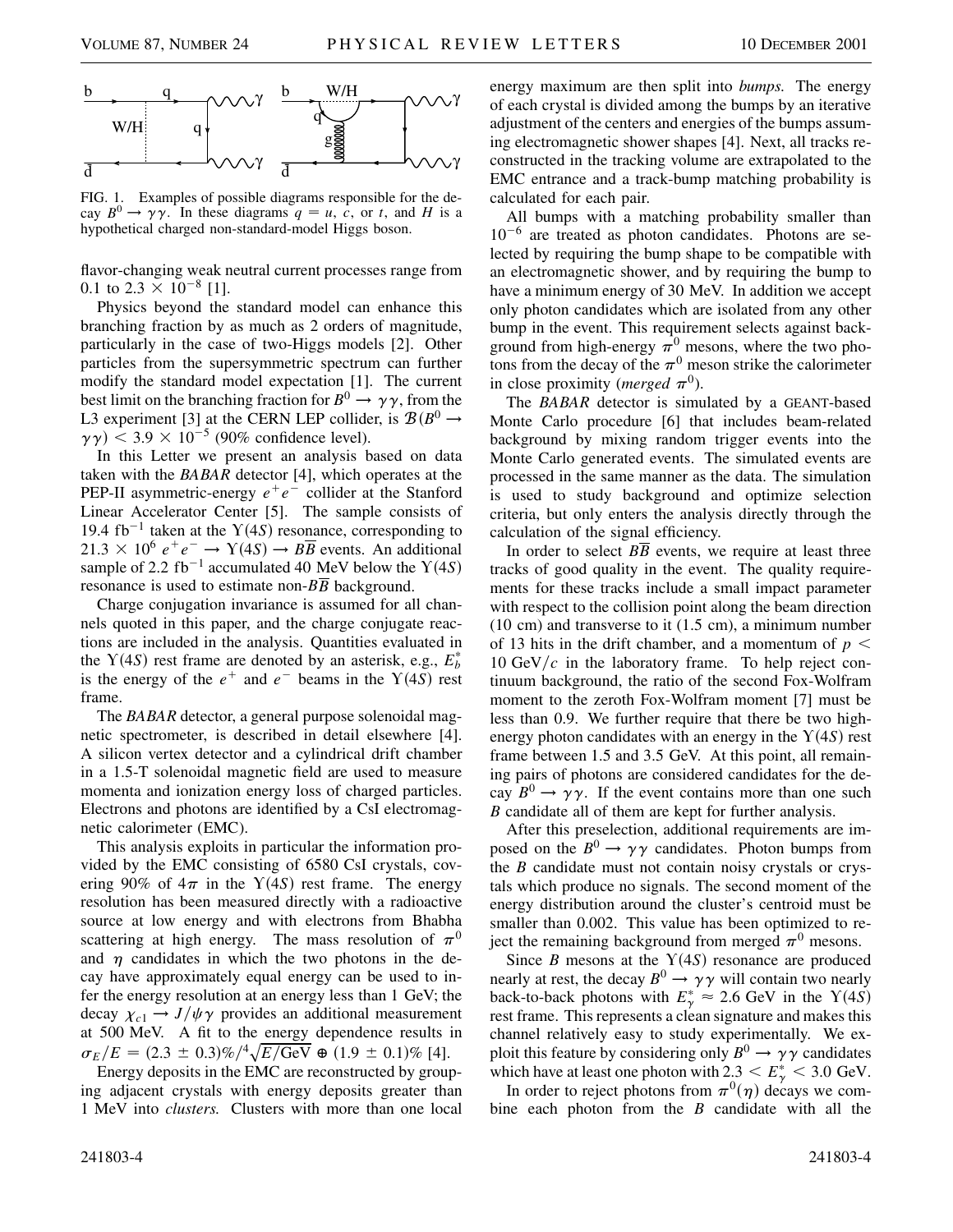other photons in the event having energy greater than 50(250) MeV. The resulting  $\pi^{0}(\eta)$  candidates are required to have an invariant mass beyond three standard deviations, or  $3 \times 8.8(18)$  MeV/ $c^2$ , of the nominal  $\pi^0(\eta)$ mass [8].

Reconstruction of exclusive final states from *B* mesons produced at the  $Y(4 S)$  resonance benefits from the beam energy constraint  $\vec{E}_B^* = E_b^*$ . Thus, in the Y(4*S*) rest frame the energies of the *B* meson decay products must add up to the beam energy. We calculate the energy difference  $\Delta E = E_{\gamma,1}^* + E_{\gamma,2}^* - E_b^*$  between the candidate *B*<sup>0</sup> meson and the beam energy in the  $Y(4S)$  rest frame. The distribution of this quantity peaks at 0 GeV for true *B* mesons, and has a tail towards negative  $\Delta E$  due to shower leakage in the EMC. The resolution in  $\Delta E$  is obtained from signal Monte Carlo events with a fit of the  $\Delta E$  distribution to an empirical function [9] and is  $\sigma_{\Delta E} = 73$  MeV.

The *B* meson mass resolution is improved with the use of the beam energy constraint. We use the beam energy substituted mass  $m_{ES} \equiv \sqrt{E_b^{\ast 2} - (\mathbf{p}_{\gamma,1}^{\ast} + \mathbf{p}_{\gamma,2}^{\ast})^2}$ . The resolution on  $m_{ES}$  is obtained from signal Monte Carlo events with a fit of the  $m_{ES}$  distribution to an empirical function [9] and is  $\sigma_{m_{ES}} = 3.9 \text{ MeV}/c^2$ .

For the purpose of determining numbers of events and efficiencies a rectangular signal region is defined. This region extends  $2\sigma$  in  $\Delta E$  about 0 MeV and extends  $2\sigma$  in  $m<sub>ES</sub>$  about the nominal mass  $m<sub>B</sub>$ <sup>0</sup> of the *B*<sup>0</sup> meson.

The search for  $B^0 \to \gamma \gamma$  was performed as a blind analysis by hiding a  $3\sigma$  region in  $\Delta E$  and  $m_{ES}$  in onresonance data until the development of the selection procedure was complete. This allows optimization of the selection and estimation of the background without the bias of knowing the number of events in the signal region.

Monte Carlo studies indicate that the main background arises from the process  $e^+e^- \rightarrow q\overline{q}$  ( $q = u, d, s$ ), referred to as a continuum background and modeled with the JETSET event generator [10]. Such events exhibit a two-jet structure and contain high-momentum, approximately back-to-back tracks. One source of background includes photons from initial-state radiation, others are photons from  $\pi^0 \to \gamma \gamma$  and  $\eta \to \gamma \gamma$  decays, where the decay is very asymmetric in the final-state photon energy. Background from merged  $\pi^0$  mesons is negligible.

To reduce continuum background, we calculate the angle  $\theta_T^*$  between one of the photons (chosen randomly) of the  $B<sup>0</sup>$  candidate and the thrust axis of the remaining tracks and neutral bumps in the event. The distribution of  $|\cos \theta_T^*|$  is uniform for signal events and strongly peaked at 1 for continuum background events. We also calculate the angle  $\theta_B^*$  between the momentum vector of the  $B^0$  candidate and the beam axis in the  $Y(4S)$  rest frame. The distribution of  $|\cos \theta_B^*|$  is uniform for continuum background and follows a  $\sin^2 \theta_B^*$  distribution for signal events. The requirements for both  $|\cos \theta_T^*|$  and  $|\cos \theta_B^*|$  have been optimized to maximize the statistical significance  $N_S/\sqrt{N_S + N_B}$ , where  $N_S$  is the number of

signal candidates expected, assuming for the branching fraction  $\mathcal{B}(B^0 \to \gamma \gamma) = 1 \times 10^{-8}$  [1], and  $N_B$  is the expected number of background candidates determined from continuum Monte Carlo simulation and off-resonance data. We require  $|\cos \theta_T^*| < 0.57$  and  $|\cos \theta_B^*| < 0.81$ . If more than one *B* meson candidate per event remains after this selection, which occurs in less than 0.1% of the events analyzed, we select the candidate with the smallest  $|\Delta E|$ . After all these selection criteria the overall efficiency for  $B^0 \rightarrow \gamma \gamma$  decays is determined from the Monte Carlo simulation to be  $(10.7 \pm 0.2)\%$ , where the error is purely statistical. Table I shows the cumulative signal reconstruction efficiency as the selection criteria are applied.

A single event in the on-resonance data meets these selection criteria, as shown in Fig. 2. A number of exclusive decay modes that can mimic  $B^0 \to \gamma \gamma$  decays have been studied with high statistics [equivalent to  $(1.2-1.7) \times$  $10^4$  fb<sup>-1</sup> assuming branching fractions of the order of  $10^{-6}$ ]. We expect negligible contributions from  $B^0 \rightarrow \eta \eta$ ,  $K^{*0}\gamma$ ,  $\rho^{0}\gamma$ , and  $\pi^{0}\pi^{0}$ , and a combined contribution of  $0.7 \times 10^{-3}$  events from  $B^{\pm} \rightarrow \rho^{\pm}(\pi^{\pm}\pi^0)\gamma$  and  $B^0 \rightarrow$  $\omega(\pi^0 \gamma) \gamma$ . To further explore the question of the remaining background in the signal region, we define the *grand sideband* consisting of a rectangular region within the limits  $-1.0 < \Delta E < 1.0$  GeV and  $5.20 < m_{ES} <$ 5.26 GeV/ $c^2$  (see Fig. 2, left dashed box). In this region we find a prediction of  $34 \pm 9$  events from continuum Monte Carlo simulations, in good agreement with the observation of 43  $\pm$  7 (44  $\pm$  20) events from on-resonance data (off-resonance data of  $2.2$  fb<sup>-1</sup> scaled to the full analyzed luminosity of 19.4  $fb^{-1}$ ). We parametrize the background using on-resonance data. The background in  $\Delta E$  is parametrized in the grand sideband with a first order polynomial (see Fig. 3a); the background in  $m_{ES}$  is parametrized in the *lower sideband,* which is a rectangular region within the limits  $-1.0 < \Delta E < -0.2$  GeV and  $5.20 < m_{ES} < 5.29$  GeV/ $c^2$ , with an empirical threshold function first employed by the ARGUS collaboration [11] (see Fig. 3b). Both parametrizations describe the corresponding distribution very well with a  $\chi^2$ , normalized to

TABLE I. Cumulative signal reconstruction efficiency as selection criteria are applied. The first row shows the cumulative event selection efficiency. The additional rows give individual contributions to the *B* candidate selection efficiency. The cumulative signal reconstruction efficiency is given by the product of event selection and final *B* reconstruction efficiency.

| Selection criteria                        | Efficiency $[\%]$ |
|-------------------------------------------|-------------------|
| Cumulative event preselection             | 39.8              |
| Photon energy $E^*_{\gamma}$              | 92.9              |
| Bump quality and second moment            | 86.8              |
| $\pi^0$ and $\eta$ veto                   | 72.8              |
| $ \cos(\theta_B) $ and $ \cos(\theta_T) $ | 40.1              |
| Signal region                             | 27.0              |
| Cumulative                                | 10.7              |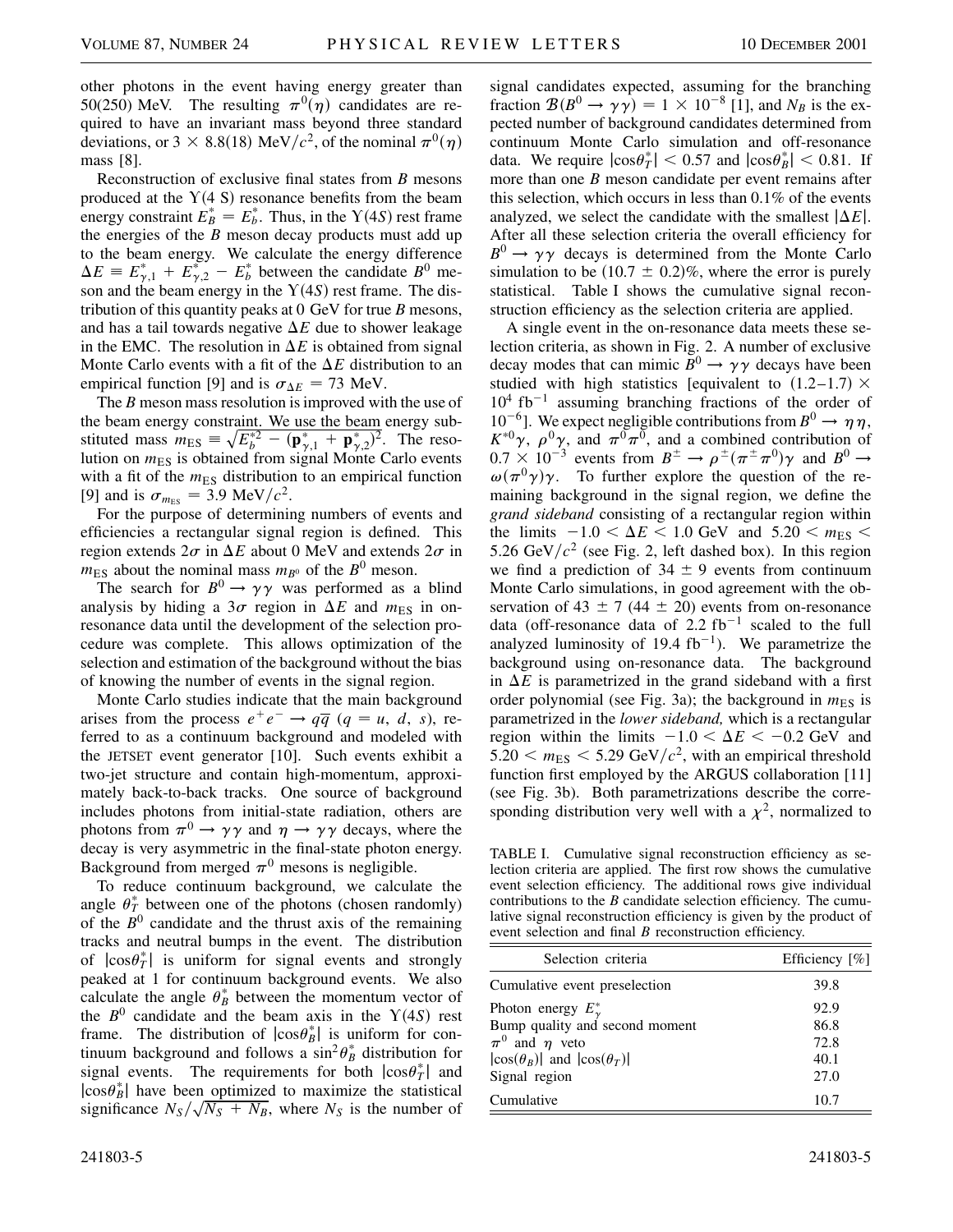

FIG. 2. Energy difference  $\Delta E$  between the candidate  $B^0$  meson and the beam energy in the  $Y(4S)$  rest frame versus beam energy substituted mass  $m_{ES}$  for on-resonance data. We observe one event in the signal region, outlined as a black dashed box about  $\Delta E = 0$  GeV, consistent with the expected background. The dashed box on the left shows the sideband used for background estimation.

the number of degrees of freedom, of about 0.8. Using this parametrization we are able to extrapolate the onresonance grand sideband data into the signal region and find an expectation of  $0.9^{+0.4}_{-0.3}$  events. This is consistent with the hypothesis that the observed event in the signal region is due to continuum background. Nevertheless, we choose to quote a conservative upper limit, assuming that the observed event in the signal region is in fact due to the decay  $B^0 \to \gamma \gamma$ . We use Poisson statistics to set an upper limit on the branching fraction. The upper limit on the branching fraction  $\mathcal B$  is obtained from  $\mathcal{B} = N_{\text{UL}}/[\epsilon \cdot (N_{B^0} + N_{\overline{B}^0})]$ , where  $N_{\text{UL}}$  is the upper limit on the number of observed events,  $\epsilon$  is the signal reconstruction efficiency of  $(10.7 \pm 0.2)\%$ , and  $N_{B^0} + N_{\overline{B}^0}$ is the number of produced  $B^0$  and  $\overline{B}^0$  mesons.  $N_{B^0} + N_{\overline{B}^0}$ is equal to the number of  $Y(4S)$  events since we assume the number of  $B^0\overline{B}^0$  events to be 50% of the number of produced  $Y(4S)$  events. This yields an upper limit on the branching fraction, based on statistics alone, of  $B(B^0 \to \gamma \gamma) < 1.7 \times 10^{-6}$  at the 90% confidence level.

Systematic effects arise from the modeling of the signal efficiency and the estimation of the number of *B* mesons in the data sample. A summary of all systematic errors is provided in Table II. The most significant sources are the photon detection efficiency and the  $\Delta E$  selection due to the uncertainty in the photon energy scale and photon energy resolution. The systematic uncertainty on the photon detection efficiency has been determined from a study which compares the precisely known ratio [8] of the  $\tau \to \pi \pi^0 \nu_{\tau}$  and  $\tau \to \pi \pi^0 \pi^0 \nu_{\tau}$  rates in Monte Carlo events and data. This uncertainty depends on the event multiplicity, whose effect is estimated by embedding pho-



FIG. 3. (a) Fit to the  $\Delta E$  distribution in the grand sideband to a first order polynomial; (b) fit of the  $m_{ES}$  distribution in the lower sideband with the ARGUS function [11]. See text for the definition of the sidebands.

ton bumps from radiative Bhabha events into both generic *B* meson data and generic *B* meson Monte Carlo events. The uncertainty in the energy scale is estimated with a study of symmetric  $\eta \rightarrow \gamma \gamma$  decays, where both photons are within a narrow energy range. Systematic shifts of the reconstructed  $\eta$  mass from the nominal value measure the uncertainty in the energy scale in this energy range.

In order to include our systematic uncertainty in the determination of the upper limit, we follow a prescription given by [12]. The branching fraction  $\mathcal B$  is calculated as  $B = n/S$ , where *n* is the number of observed events and  $S = 2.3 \times 10^6$  is the sensitivity, given by the product of the number of  $B^0\overline{B}^0$  events and the overall  $B^0 \rightarrow \gamma \gamma$  selection efficiency. Assuming a normal distribution for the uncertainty in  $1/S$ , the systematic uncertainty is accounted

TABLE II. Summary of systematic uncertainties on the signal efficiency and the number of produced  $Y(4S)$  as an error on the branching fraction determination. The total systematic uncertainty is the sum of the individual contributions added in quadrature.

| Systematic uncertainty              | $(\Delta B/B)\%$ |
|-------------------------------------|------------------|
| Number of produced $Y(4S)$          | 1.6              |
| Photon detection efficiency         | 6.5              |
| $\eta$ veto                         | 2.0              |
| $\pi^0$ veto                        | 2.0              |
| $\Delta E$ selection                | 5.3              |
| $m_{\text{ES}}$ selection           | 2.6              |
| Track finding efficiency            | 1.8              |
| Number of signal Monte Carlo events | 2.0              |
| Total                               | 9.6              |